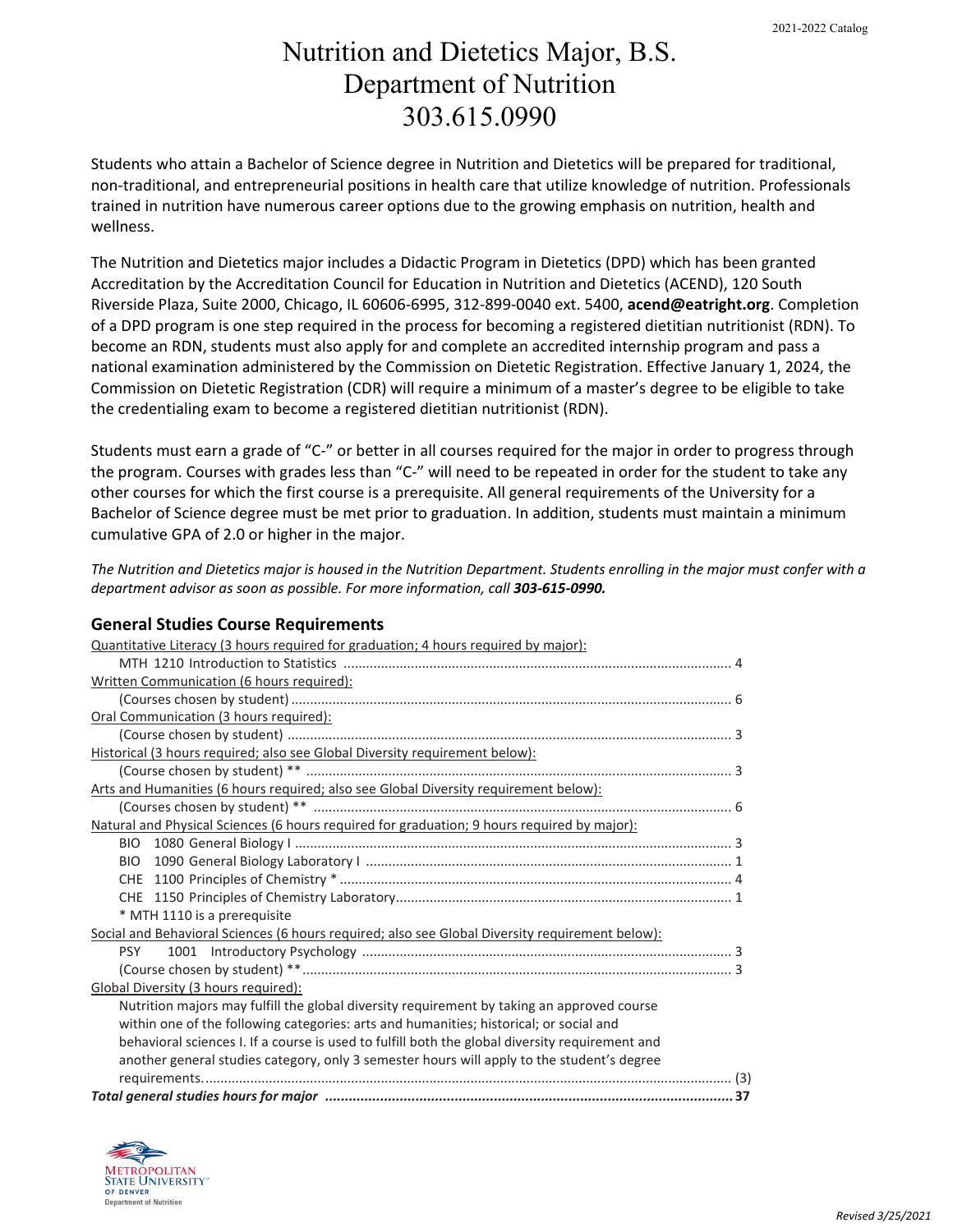## **Nutrition and Dietetics Major for Bachelor of Science**

| <b>BIO</b>                                                                          | 2310  |  |  |  |
|-------------------------------------------------------------------------------------|-------|--|--|--|
| <b>BIO</b>                                                                          | 2320  |  |  |  |
| <b>CHE</b>                                                                          | 2100  |  |  |  |
| <b>CHF</b>                                                                          | 2150  |  |  |  |
| <b>HCM</b>                                                                          | 3150  |  |  |  |
| <b>NUT</b>                                                                          | 1800  |  |  |  |
| <b>NUT</b>                                                                          | 2040  |  |  |  |
| <b>NUT</b>                                                                          | 3150  |  |  |  |
| <b>NUT</b>                                                                          | 3160  |  |  |  |
| <b>NUT</b>                                                                          | 3300* |  |  |  |
| <b>NUT</b>                                                                          | 3200  |  |  |  |
| <b>NUT</b>                                                                          | 3400  |  |  |  |
| <b>NUT</b>                                                                          | 3500  |  |  |  |
| <b>NUT</b>                                                                          | 3700  |  |  |  |
| <b>NUT</b>                                                                          | 4200  |  |  |  |
| <b>NUT</b>                                                                          | 4210  |  |  |  |
| <b>NUT</b>                                                                          | 4300  |  |  |  |
| <b>NUT</b>                                                                          | 4720  |  |  |  |
| <b>NUT</b>                                                                          | 4800  |  |  |  |
| <b>RST</b>                                                                          | 1200  |  |  |  |
|                                                                                     |       |  |  |  |
| * This course satisfies the Multicultural Requirement and is also a required course |       |  |  |  |
| for this major.                                                                     |       |  |  |  |

*\*\* One of these courses must satisfy the Global Diversity requirement.*

#### **Degree Totals:**

### **What Can I do with A Bachelor's Degree in Nutrition and Dietetics?**

**CLINICAL:** Work to safeguard health and change nutrition behaviors in settings such as hospitals, clinics, nursing homes, diabetes care clinics, and exercise and fitness centers

**PUBLIC HEALTH NUTRITION:** Work to safeguard the health of groups of people by working in federal, state, and local government agencies, such as Peace Corps and WIC or private public health programs

**FOOD SERVICE MANAGEMENT:** Provide leadership in hospitals, schools, and restaurants through menu development and planning, budgeting, purchasing, and management

**INDUSTRY:** Work with food and nutrition-oriented companies to formulate new food products, develop marketing campaigns, and provide health programs

**CONSULTING:** Build your own health and nutrition business providing nutritional counseling, education and programming, writing and communications

**TEACHING:** Provide nutrition education in community, wellness, school and healthcare settings.

**For more information, go to www.msudenver.edu/nutrition or schedule an appointment with a nutrition advisor 303.615-0990**